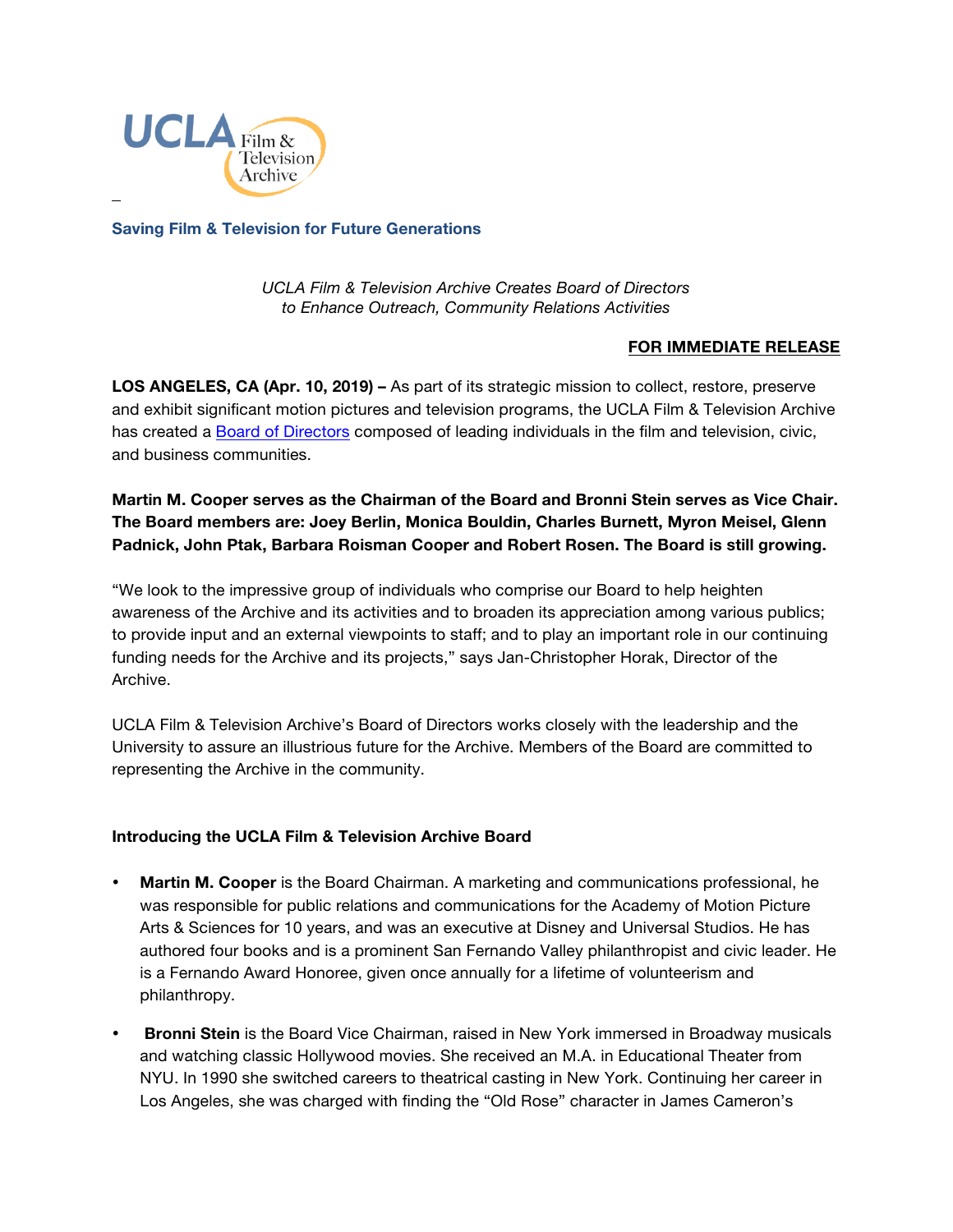*Titanic*. This role re-launched the stardom of Gloria Stuart, then in her late 80s, and allowed Stein to meet iconic stars of the 1930s and 1940s.

- **Joey Berlin** is executive producer of the Critics' Choice Movie Awards. Berlin has been the president of the Broadcast Film Critics Association (BFCA) for over two decades. In the past, Berlin has written as an entertainment reporter and movie critic for the *New York Post* and several nationally syndicated radio shows. He is the owner of Berlin Entertainment, a television production company.
- **Monica Bouldin** is a marketing communications executive with over 25 years of marketing, public relations and event experience. She has worked with a variety of companies and brands including Fox Broadcasting Company, Warner Bros., Virgin America, Nestle, Hilton, LG Mobile Phones, Square Enix, Twentieth Century Fox Home Entertainment and Xbox. She holds a degree in communications with an emphasis in public relations from California State University, Fullerton.
- **Charles Burnett** earned his M.F.A. in Film from UCLA in 1969. As a producer, director and writer, the *Chicago Tribune* called him "one of the nation's best filmmakers." His notable awardwinning films include *Killer of Sheep, My Brother's Wedding, To Sleep with Anger, The Glass Shield* and *Nambia: The Struggle for Liberation*. He has been awarded grants from the Guggenheim Foundation, the Rockefeller Foundation the National Endowment for the Arts and the J. P. Getty Foundation.
- **Myron S. Meisel** is a University of Chicago and the Harvard Law School alumnus. He is the founding film critic for the *Chicago Reader* and the *Los Angeles Reader*. He directed *It's All True*  (based on an unfinished film by Orson Welles ) and worked as a producer and/or writer for *The Oasis*, *I'm a Stranger Here Myself*, *Somewhere Over the Rainbow: Harold Arlen*, and *The Chaplin Puzzle.* Meisel won awards from the Los Angeles Film Critics Association and the National Society of Film Critics, and was winner of the L.A. Weekly Theater Award in 2014.
- **Glenn Padnick** served as the president of Embassy Television from 1984 to 1987, where he supervised television hits such as *Diff'rent Strokes, Who's the Boss?, 227, The Facts of Life* and *Married With Children.* He then became a founding partner of Castle Rock Entertainment in 1987, where he led television production and development activities and supervised *Seinfeld*. Glenn served as president of Castle Rock Television until 2003.
- **John Ptak** graduated from UCLA in 1967, was a Hollywood talent agent for 35 years, first at ICM and thereafter at William Morris and CAA. He primarily represented Producers and Directors, as well as the financing of over 100 independent films, including *Crash, Dances with Wolves* and *True Romance*. Executive Producer of *The Way Back*, *Let Me In* and *Dr. Parnassus*. Serves as the National Film Preservation Board Chair and other advisory boards and panels, including The Motion Picture & Television Foundation.
- **Barbara Roisman Cooper**, UCLA alumna, funds the restoration or preservation of a film every year. Roisman Cooper has authored four books on British film and stage. She has interviewed